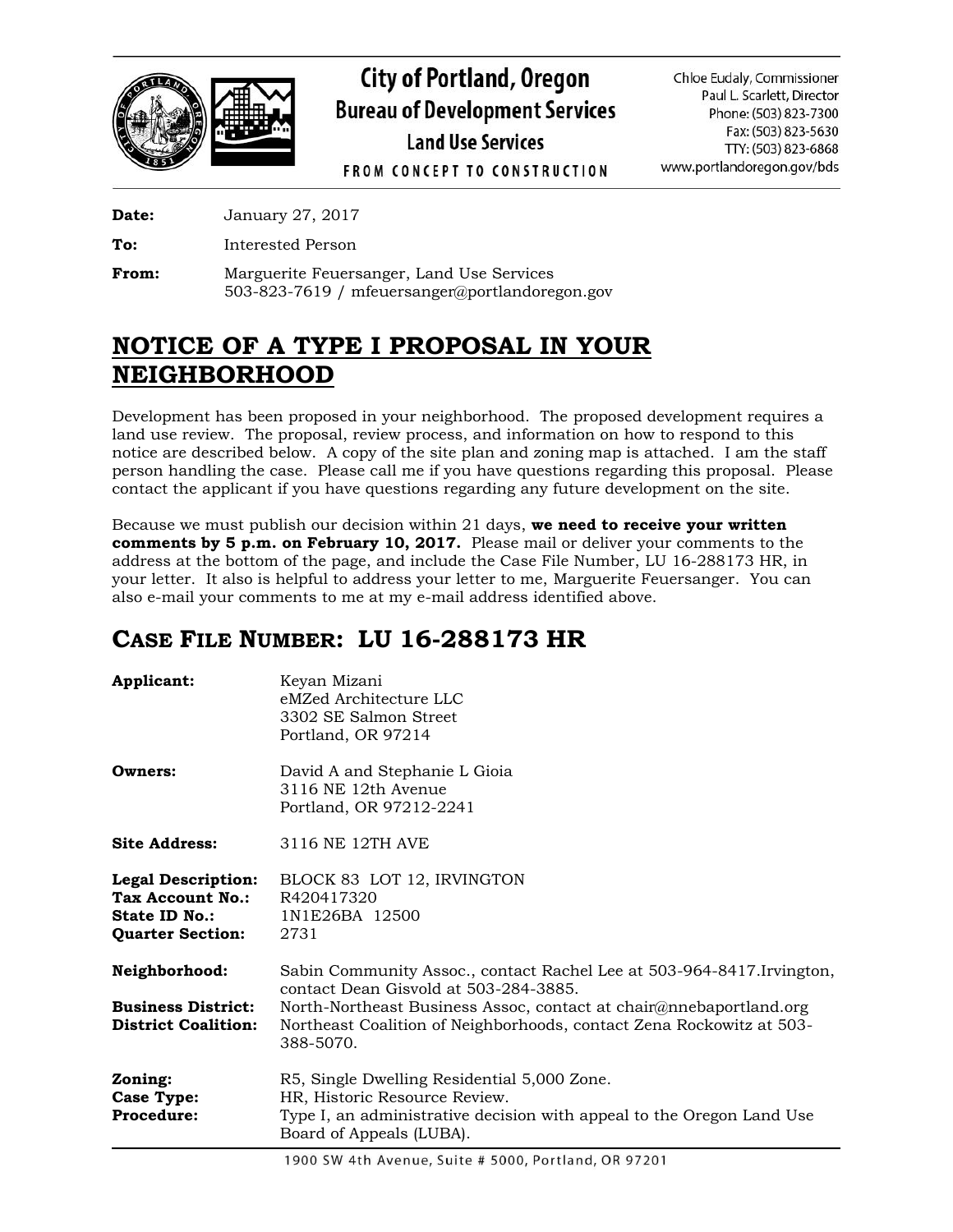**Proposal:** The applicant proposes the following changes to the existing house:

- South (side) elevation: remove one window; replace two windows with three new windows two new basement windows.
- East (rear) elevation: replace three dormer windows.
- Remove existing service chimney.

All new windows will be Marvin traditional wood windows. New trim and horizontal lap wood siding will be added where necessary for repairs and will match the existing materials of the house. Building elevations attached to this notice depict the proposed alterations. Historic Resource Review is required because the proposal is for non-exempt exterior alterations on a contributing resource in an historic district.

### **Relevant Approval Criteria:**

In order to be approved, this proposal must comply with the approval criteria specified in the Portland Zoning Code. The relevant approval criteria are:

33.846.060 G Other Approval Criteria

Zoning Code Section *33.700.080* states that Land Use Review applications are reviewed under the regulations in effect at the time the application was submitted, provided that the application is complete at the time of submittal, or complete within 180 days. This application was submitted on December 19, 2016 and determined to be complete on January 16, 2017.

### **Decision Making Process**

The Bureau of Development Services will make a decision on this proposal. We will consider your comments, and either:

- Approve the proposal.
- Approve the proposal with conditions.
- Deny the proposal.

**We will mail you a copy of our decision only if you comment in writing to us at the City of Portland Bureau of Development Services, 1900 SW Fourth Ave., Suite 4500, Portland, OR 97201.** There will be no public hearing.

The neighborhood association listed on the first page of this notice may take a position on this application. They may also schedule an open meeting prior to making their recommendation to the Bureau of Development Services. Please contact the person listed as the neighborhood contact to determine the time and date of this meeting.

The file and all evidence on this case are available for your review by appointment only. Please call the Request Line at our office, 1900 SW Fourth Avenue, Suite 5000, phone 503-823-7617, to schedule an appointment. I can provide some information over the phone. Copies of all information in the file can be obtained for a fee equal to the cost of services. You may also find additional information about the City of Portland and City Bureaus, as well as a digital copy of the Portland Zoning Code, by visiting the City's homepage on the Internet at [www.portlandonline.com.](http://www.portlandonline.com/)

*ORS 227.178* states the City must issue a final decision on Land Use Review applications within 120-days of the application being deemed complete. The 120-day review period may be extended at the request of the applicant.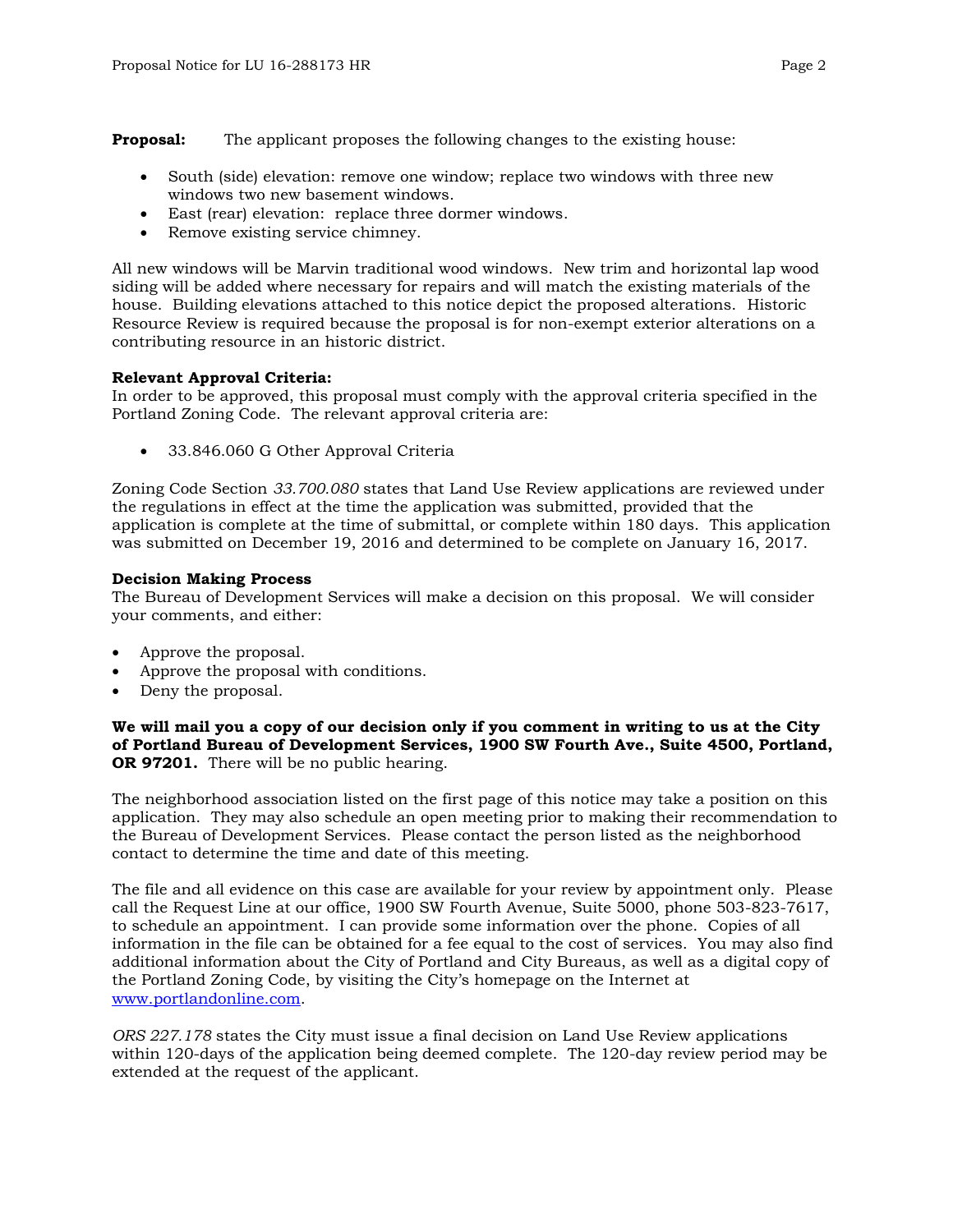### **Appeal Process**

If you disagree with the Bureau of Development Services administrative decision, you can appeal the decision to the Oregon Land Use Board of Appeals (LUBA) at 775 Summer St NE, Suite 330, Salem OR 97301-1283. The phone number for LUBA is 1-503-373-1265. Issues which may provide the basis for an appeal to LUBA must be raised in writing before the deadline for comments, or you may not be able to raise that issue in an appeal. If you do not raise an issue with enough specificity to give the Bureau of Development Services an opportunity to respond to it, that also may preclude an appeal to LUBA on that issue.

**The Bureau of Development Services is committed to providing equal access to information and hearings. Please notify us no less than five business days prior to the event if you need special accommodations. Call 503-823-7300 (TTY 503- 823-6868).**

**Enclosures:** Zoning Map Site Plan Elevations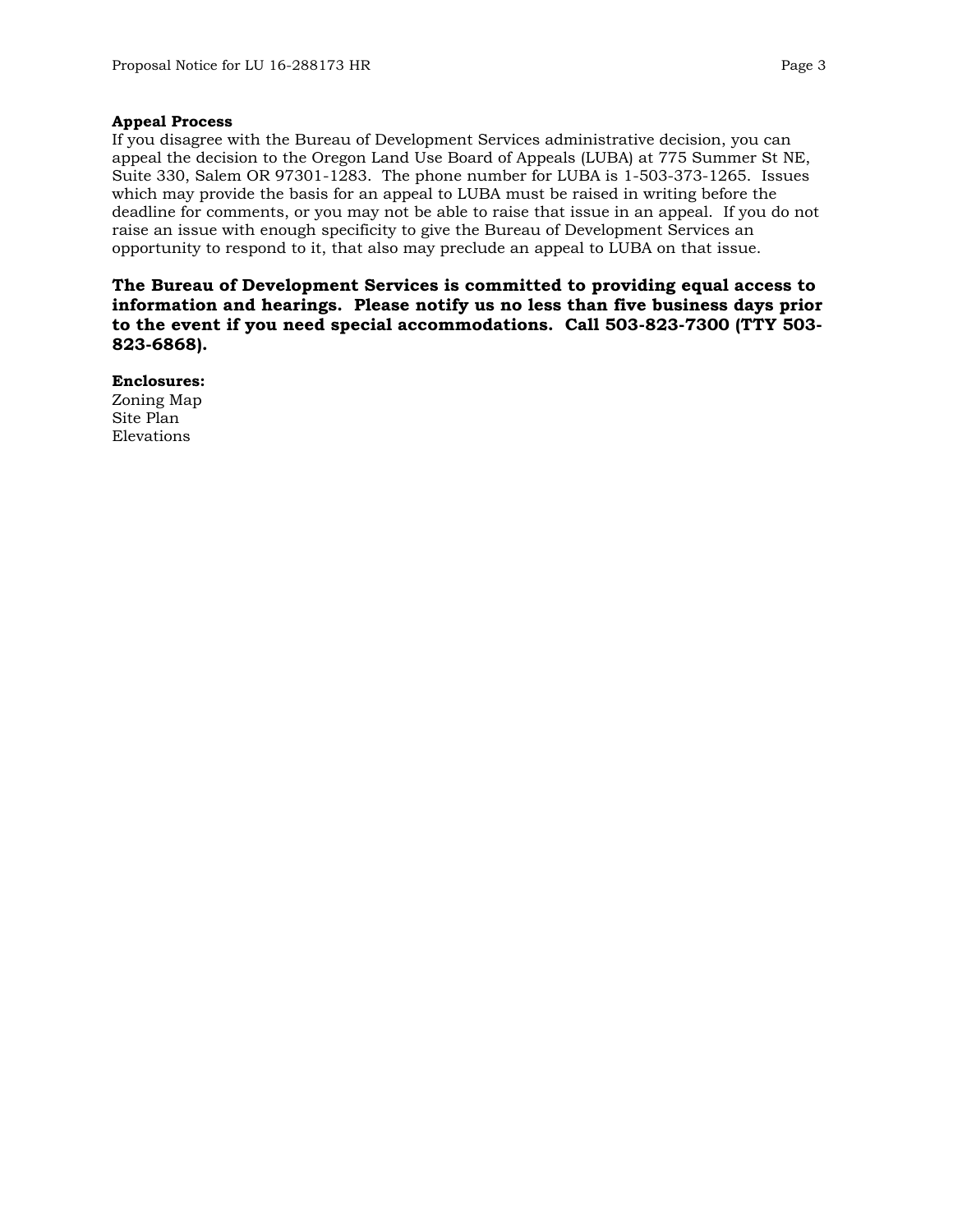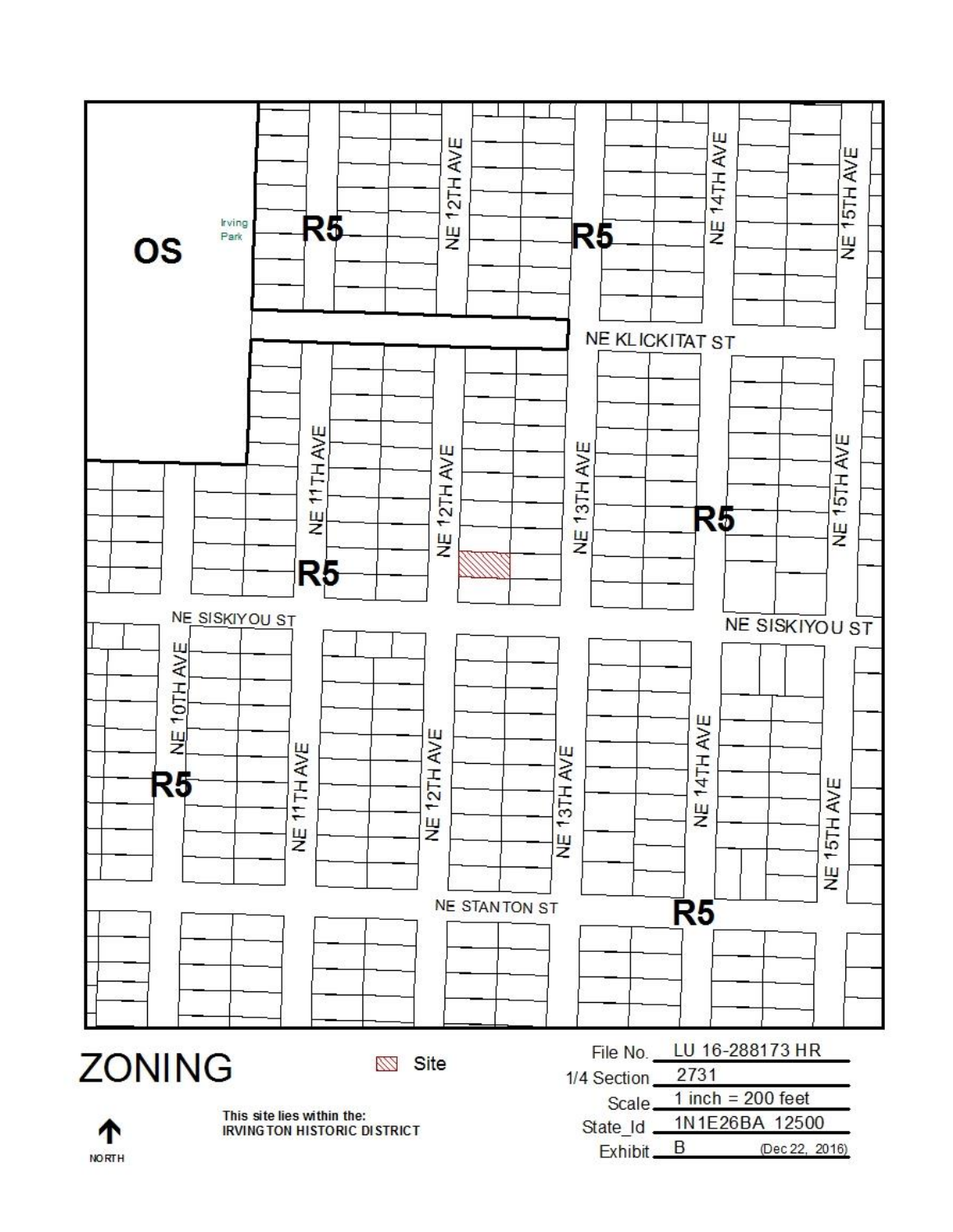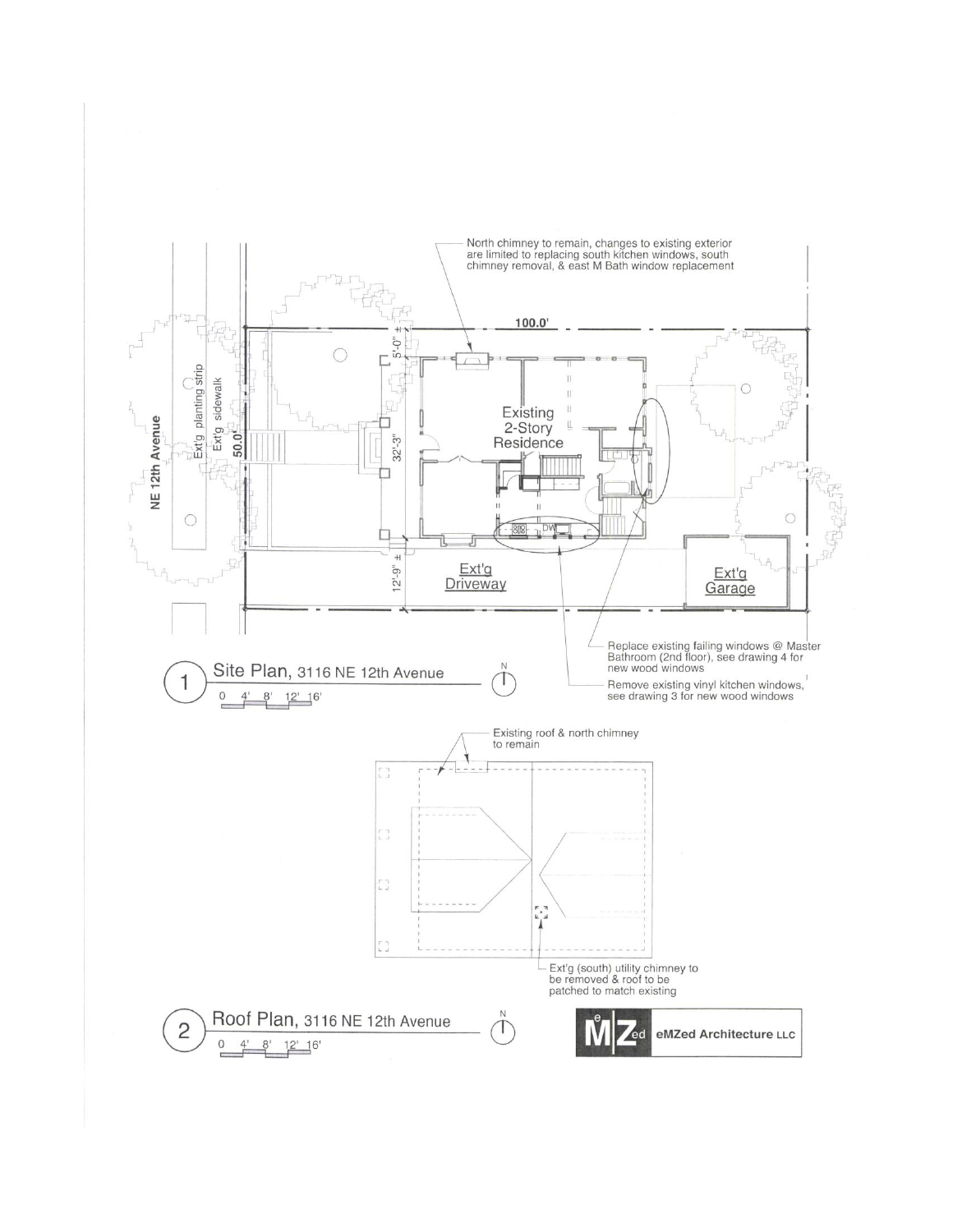